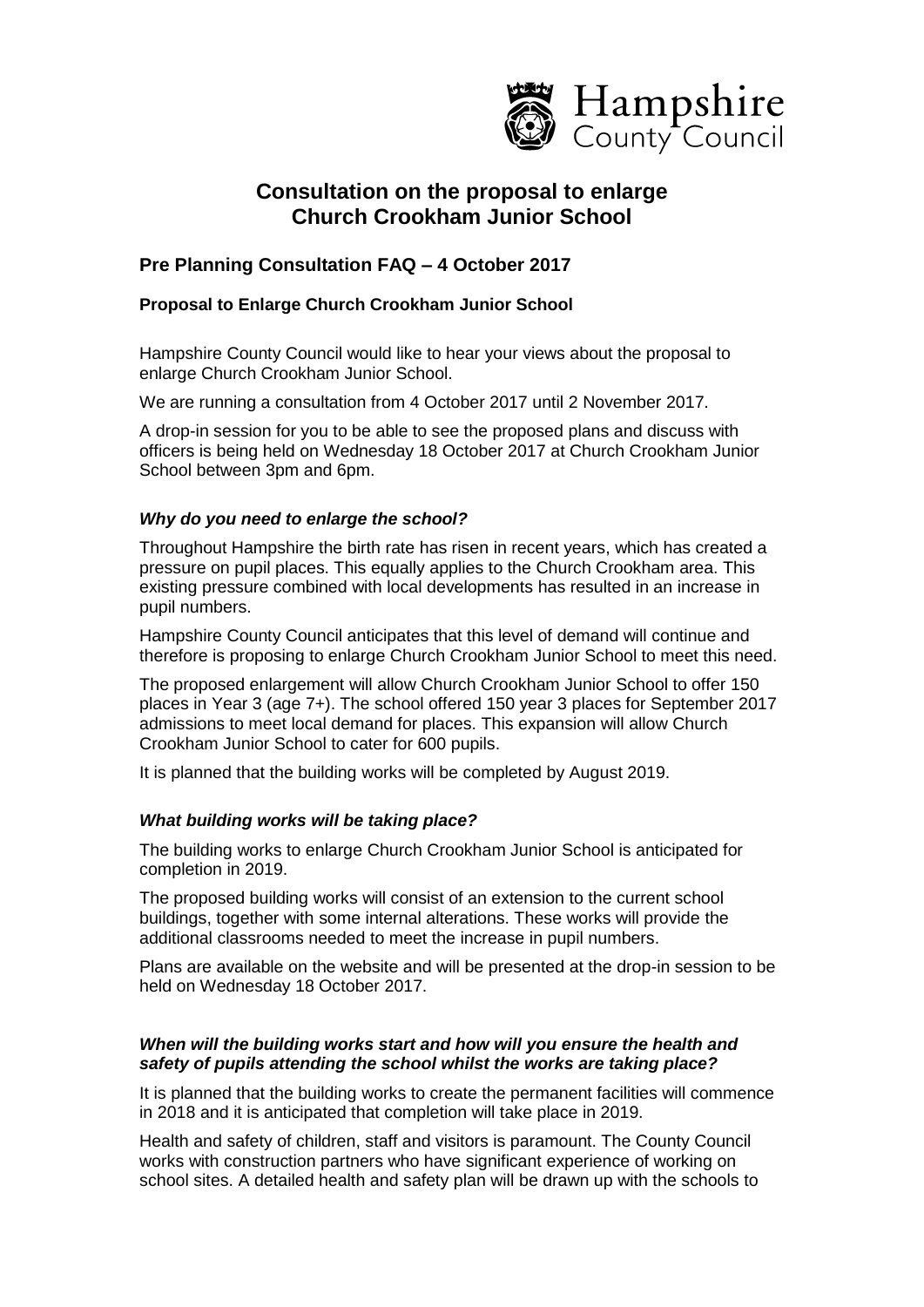include items such as restricting delivery times for materials to avoid the beginning and end of the school day, maintaining safe access routes for pupils, staff and visitors etc.

### *What will be the impact on pupils within the school?*

The school will continue to operate as normal during the building works. Everything will be done to minimise the impact on pupils teaching and learning but we do acknowledge there may be some disruption. The County Council is liaising fully with the headteacher and governors on the project to ensure that the planning for the building works runs as smoothly as possible.

### *What about the impact on traffic due to the school taking more pupils?*

Hampshire County Council appreciates that local residents will be concerned about potential traffic implications around the expansion of the schools. By planning to create school places as close as possible to where children live we create the best chance for those children will make their way to school other than by car.

A School Travel Plan is a document produced by the whole school community and any other interested parties. It looks at how children, staff and visitors travel to and from school, and sets out measures to;

- 1. Encourage and enable pupils, parents, guardians and staff to walk, scooter and cycle to school.
- 2. Encourage and provide educational programmes relating to child travel and how this links to the environment, safety and health.
- 3. Improve safety.

The key stages involved in developing a travel plan are;

- **-** Surveying pupils, parents and staff as to how they travel, the barriers that they may encounter, and suggestions as to improvements.
- **-** Consult with residents through the statutory drop-in sessions to identify issues, relating to the school run, that are felt by the wider community, along with possible solutions
- **-** Work with the various key stakeholders to develop an action plan to target the issues that are preventing pupils, parents and staff from using alternatives to the car. The initiatives identified will be a combination of physical measures such as scooter storage or crossing points, and 'soft' measures relating to education, promotion and enforcement. For those who have no alternative but to use the car, other options will be considered such as 'Park and Stride' sites.

The travel plan will link to a Transport Statement, undertaken by consultants, and will clearly define between measures that are essential to mitigate against the travel impact of the increase in numbers, and desirable measures that will provide a general improvement to routes to school, long term.

#### *Travel initiatives already underway with the schools*

The school is already being proactive in encouraging pupils and parents to walk, cycle and scoot through a range of initiatives and curriculum activities. This seeks to embed a positive culture around walking, cycling and scooting within the school. The school participates in the Living Streets Walk Once a Week (WoW) scheme and a number of activities that promote health, wellbeing and road safety, such as Walk to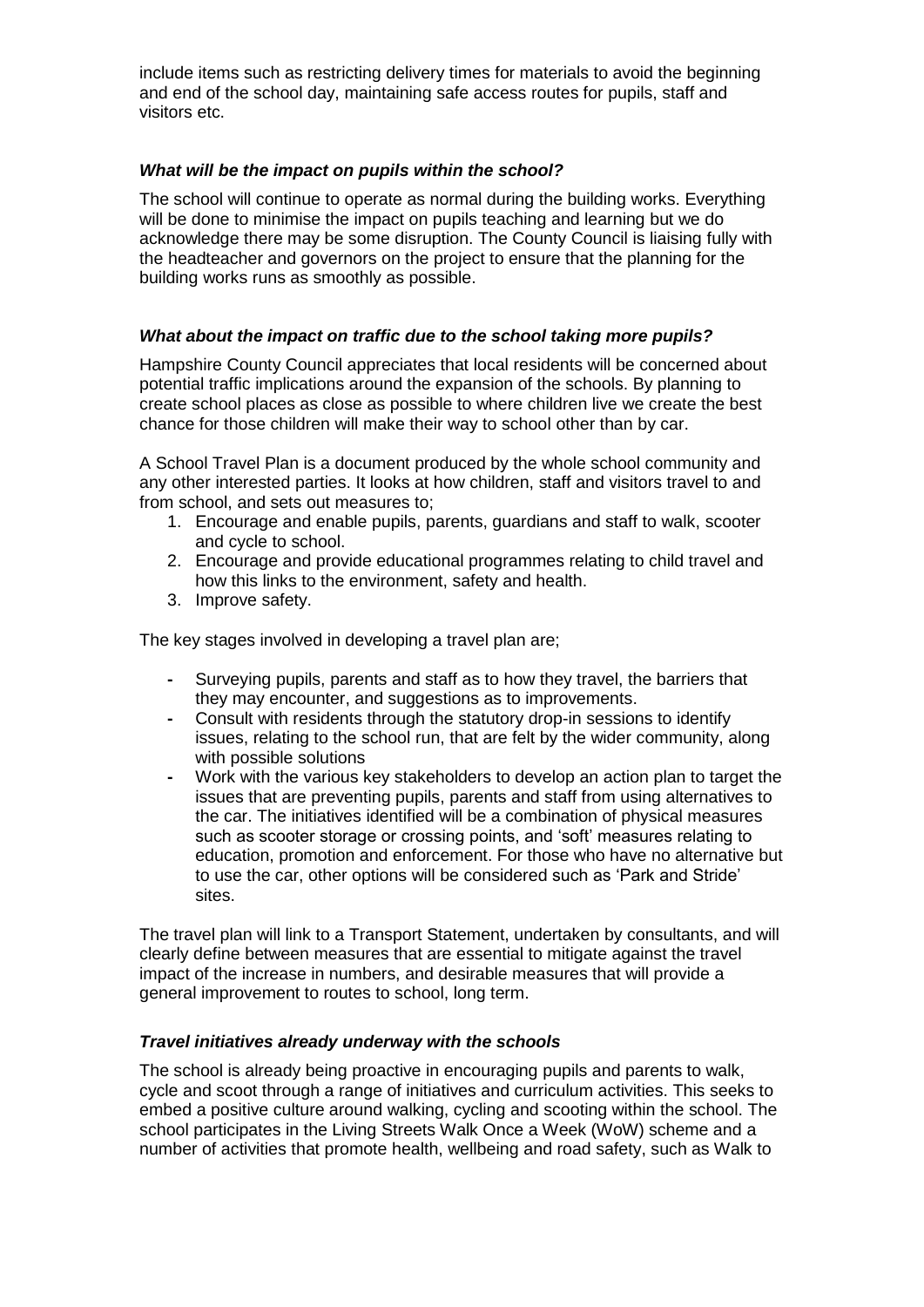School Week and Bikeability. The school also has Junior Road Safety Officers who promote road safety and active travel.

In addition, the school operates a before and after school club to allow working parents to manage their day.

#### *Will there be enough space on local roads for drop-off and pick-up by car?*

The school travel plan will encourage more pupils to travel by sustainable modes, however, it is understood that some parents will need to drive their children to school. To try to combat the number of cars in the school vicinity the school already has agreement for the use of two Park and Stride sites and these are promoted to the pupils and their parents. Car sharing will be encouraged and a transport study and discussions with the local district authority are underway to assess any potential impact on the highway that the expansion may have, and propose measures to address these, if required.

#### *How will congestion be managed in nearby roads?*

A transport statement will be developed for submission alongside the planning application. A transport statement is a process that sets out transport issues relating to a proposed development. It identifies any measures that may need to be taken to deal with the anticipated transport impacts of the scheme and to improve accessibility and safety for all modes of travel, particularly for alternatives to the car such as walking, cycling and public transport.

The STP Team has been in Hampshire since 2001 and has supported 97% of schools to develop their own travel plans. This has resulted in a 12% reduction (or 20,000 fewer journeys every morning) in car use.

#### *Where will the additional staff park?*

In line with HCC's on-site school parking guidelines, parking for additional staff associated with the expansion will be catered for within the school site.

#### *How will construction traffic be managed?*

A construction traffic management plan will be developed to ensure safe and considerate movement of vehicles around the site during the construction period.

#### *Will I have the opportunity to discuss the proposal and ask questions?*

A drop-in session where you will be able to discuss the proposals with County Council officers is planned for **Wednesday 18 October 2017 from 3pm to 6pm at Church Crookham Junior School.**

If you are unable to attend this session and wish to make a comment then please write to Mark Saunders, Strategic Development Officer, Children's Services Department, EII Court North, Winchester, Hampshire SO23 8UG or e-mail [strategicplanningunit@hants.gov.uk](mailto:strategicplanningunit@hants.gov.uk) by 2 November 2017.

#### *How can my views be heard?*

We will listen to views at the drop-in session.

We will also consider all responses received via e-mail or letter.

### **The closing date for responses is 2 November 2017.**